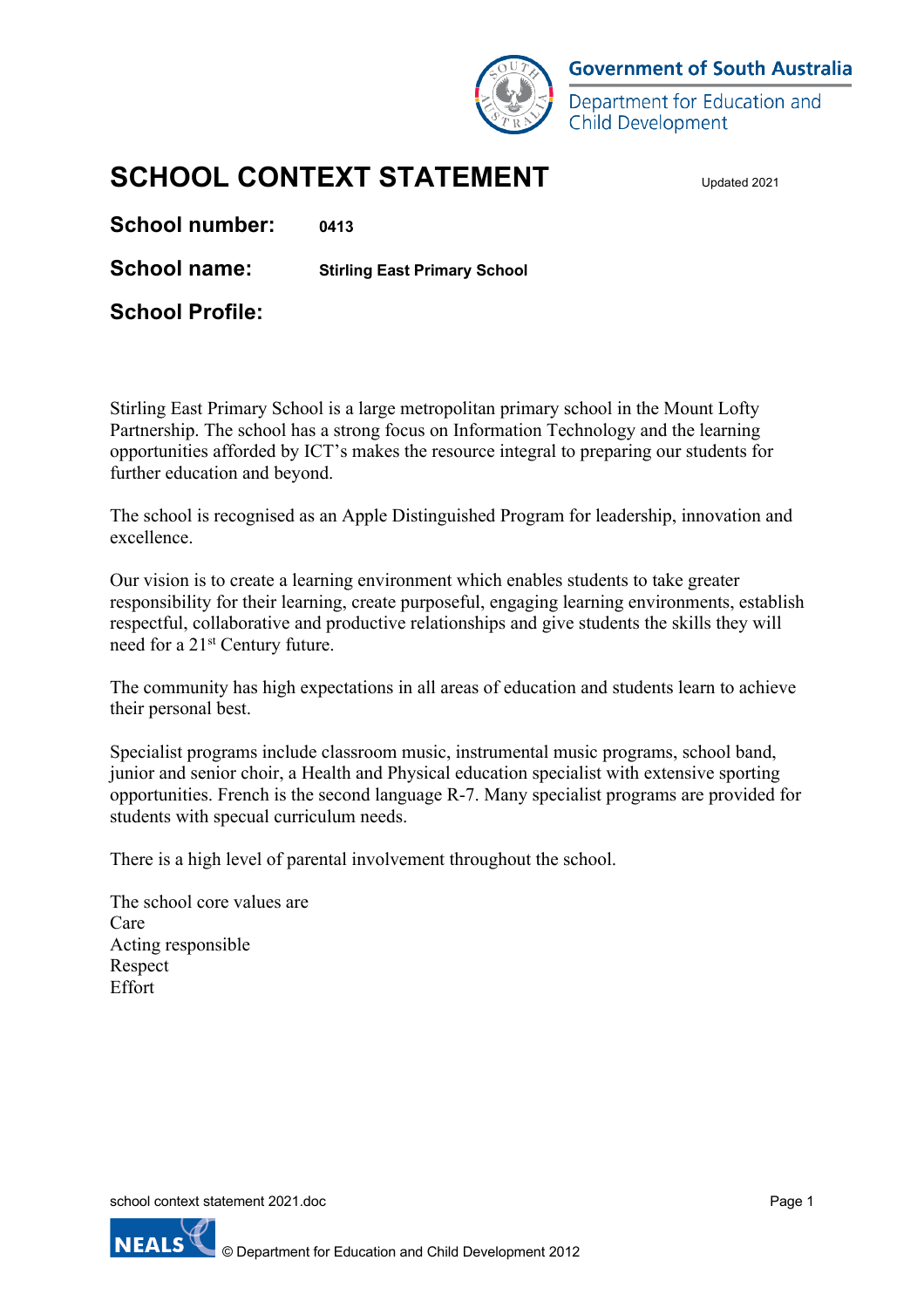## **1. General information**

- School Principal name: Stephen Measday
- Assistant Principals Chris Bennie ICT and Cuririculum, Steph Tulloch Student Services
- Year of opening: 1968
- Postal Address:51 Braeside Road , Stirling 5152
- Location Address:as above
- Department Partnership Mt Lofty
- Geographical location ie road distance from GPO (km):25 km.
- Telephone number:83391420
- School website address:www.stireastps.sa.edu.au
- School e-mail address:dl.0413-info@schools.sa.edu.au
- Out of School Hours Care (OSHC) service:Yes
- February FTE student enrolment: 550

| Primary | Special,<br>NAP,<br>Upgraded<br>etc. | 2017 | 2018 | 2019 | 2020 | 2021 |
|---------|--------------------------------------|------|------|------|------|------|
|         | Reception                            | 55   | 73   | 72   | 86   | 69   |
|         | Year 1                               | 86   | 64   | 72   | 70   | 87   |
|         | Year <sub>2</sub>                    | 83   | 72   | 66   | 72   | 68   |
|         | Year <sub>3</sub>                    | 72   | 70   | 73   | 66   | 69   |
|         | Year 4                               | 79   | 86   | 72   | 72   | 71   |
|         | Year 5                               | 64   | 75   | 88   | 70   | 72   |
|         | Year <sub>6</sub>                    | 67   | 55   | 76   | 85   | 65   |
|         | Year 7                               | 47   | 55   | 45   | 53   | 51   |

school context statement 2021.doc



Page 2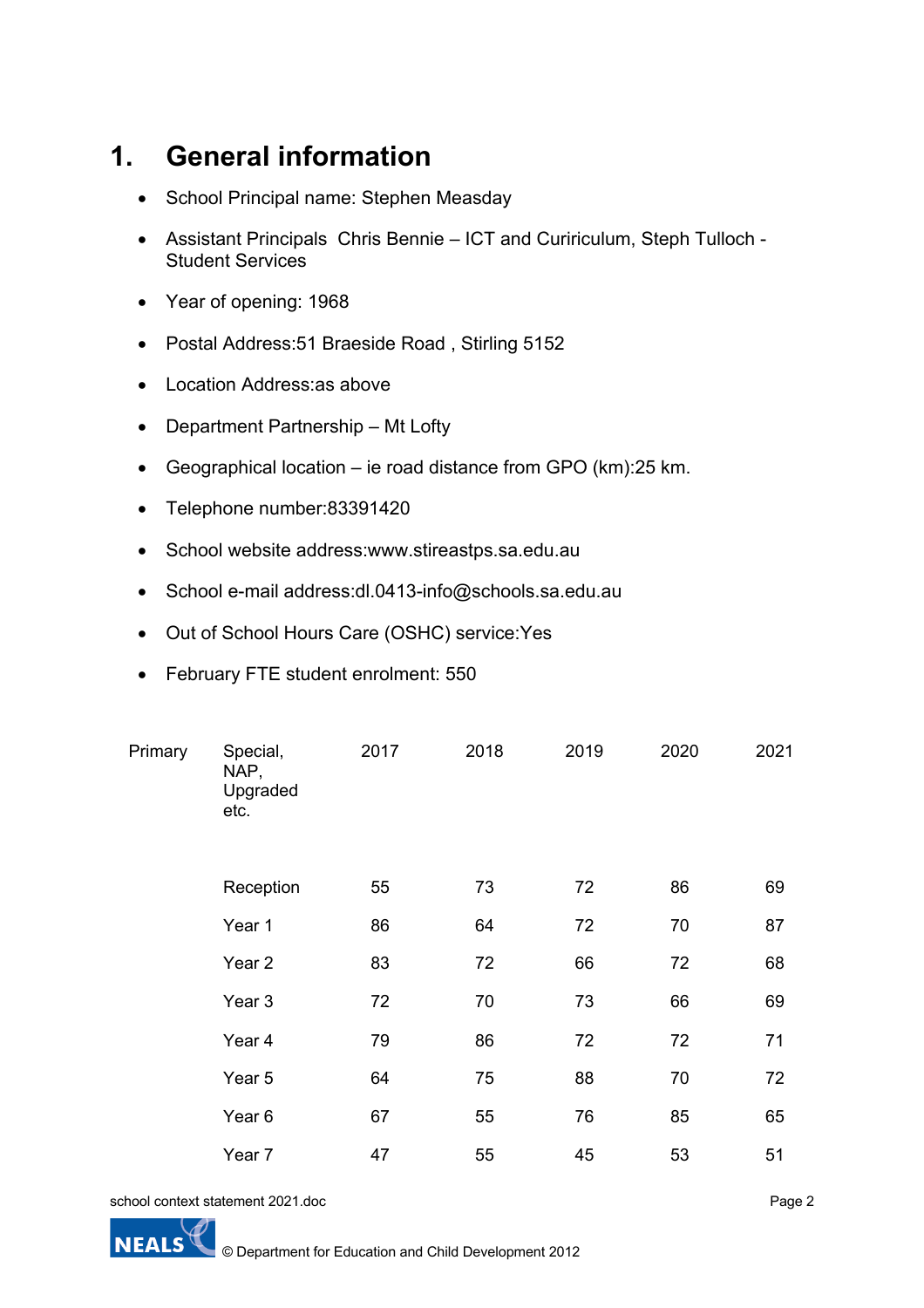| <b>TOTAL</b>               | 553 | 550  | 564 | 571 | 552 |
|----------------------------|-----|------|-----|-----|-----|
| <b>School Card</b><br>$\%$ | 3%  | 2.5% | 3%  | 3%  | 3%  |
| <b>NESB</b>                | 0   | 0    | 0   | 0   |     |
| Aboriginal                 | 0   | 0    | 0   |     | 1   |

- Student enrolment trends: There are 550+ students currently. The school is zoned to cap the numbers.
- Staffing numbers (as at February census):

20 class teachers. 8 Junior primary and 12 Primary.

Specialist and support staff

1.0 Music

- 1.0 Health and Physical Education
	- 1.4 French
	- 0.6 Special Needs
	- 0.6 General NIT

Ancillary staff comprises of 3 full time and 5 part time staff. There is a full time ICT Network Manager.

The Leadership Team consists of a Principal and 2 full time Assistant Principals.

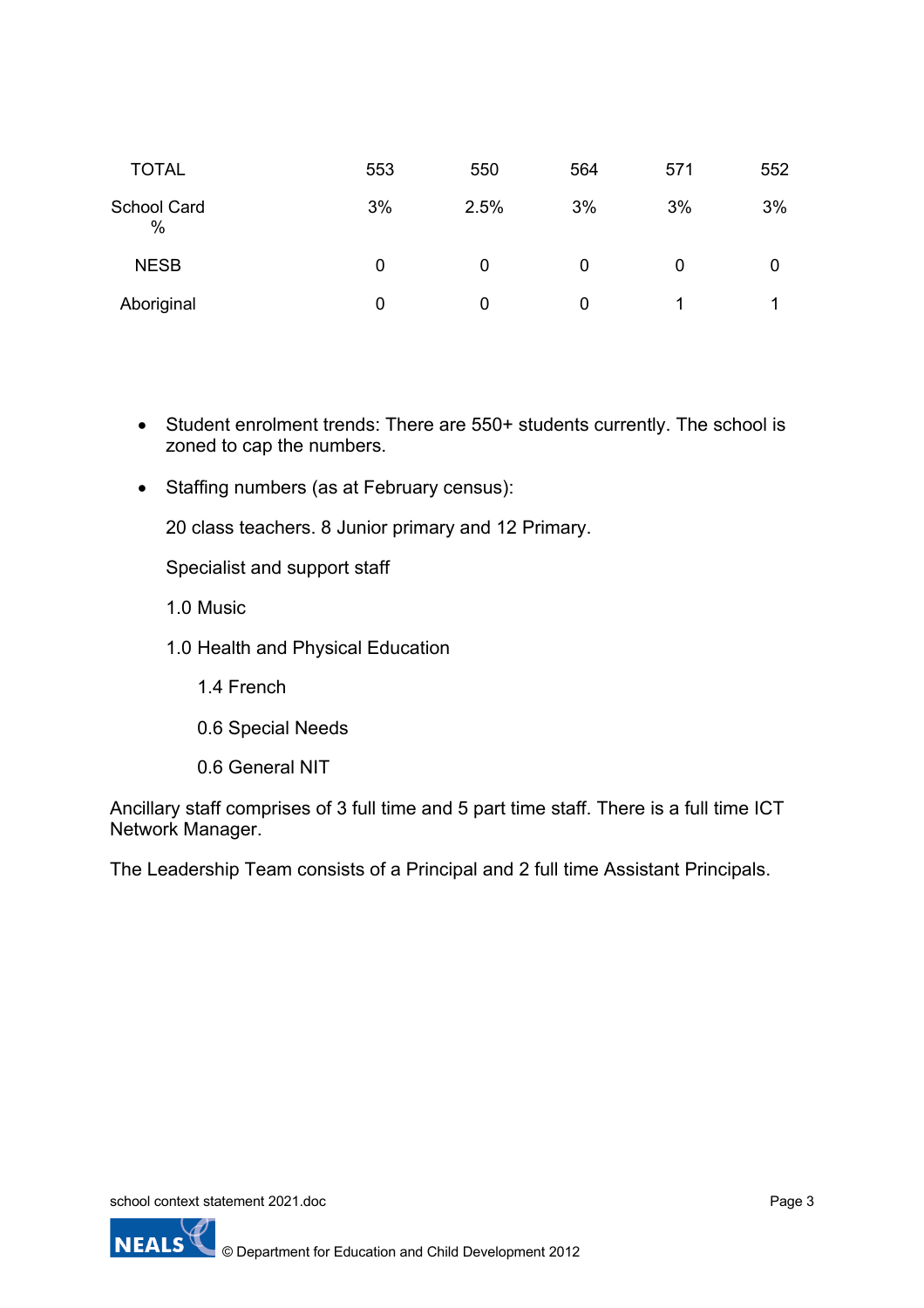- Public transport access: Hills Transport buses provide regular services from Adelaide.
- Special site arrangements: Stirling East Primary is a zoned school.

### **2. Students (and their welfare)**

- General characteristics
- Generally children come from families with professional back grounds. Parents have high expectations of the school and their children's achievements. Heathfield High School is the local high school while a number of parents enrol in independent schools.
- Student well-being programs
	- A Safe School Policy includes Harassment Free and Behaviour Management policies based on Restorative Justice principles, and a strong SRC and class meetings.There is an extensive Year 7 Leadership program which develops responsible citizenship skills and service to the community.
- Student support offered
	- One Plans are in place for students requiring curriculum adjustments.
	- Intervention programs include speech programs and SHIP programs.
- Student management
- Almost every student  $R 7$  has an iPad to support their learning at school. These are purchased by families and owned by the students. The school provides all of the supporting infrastructure for this technology.
	- Students come to school ready for learning. They are generally cooperative and display positive behaviours. A developmental and preventative approach is in place to support all students.
- Student government
	- All classes have representatives on the SRC. An SRC executive meets regulary and takes a leadership role in the school. Year 7 Leadership program has elected office bearers such as House Captains and Music Captains.
- Special programmes

The school has a buddy program to encourage cross age tutoring between all year levels.

## **3. Key School Policies**

Site Improvement Plan and other key statements or policies:

The Site Improvement Plan 2021 documents strategic initiatives aimed at maximising student learning outcomes. Areas include:-

Literacy / Numeracy

Other important areas include:

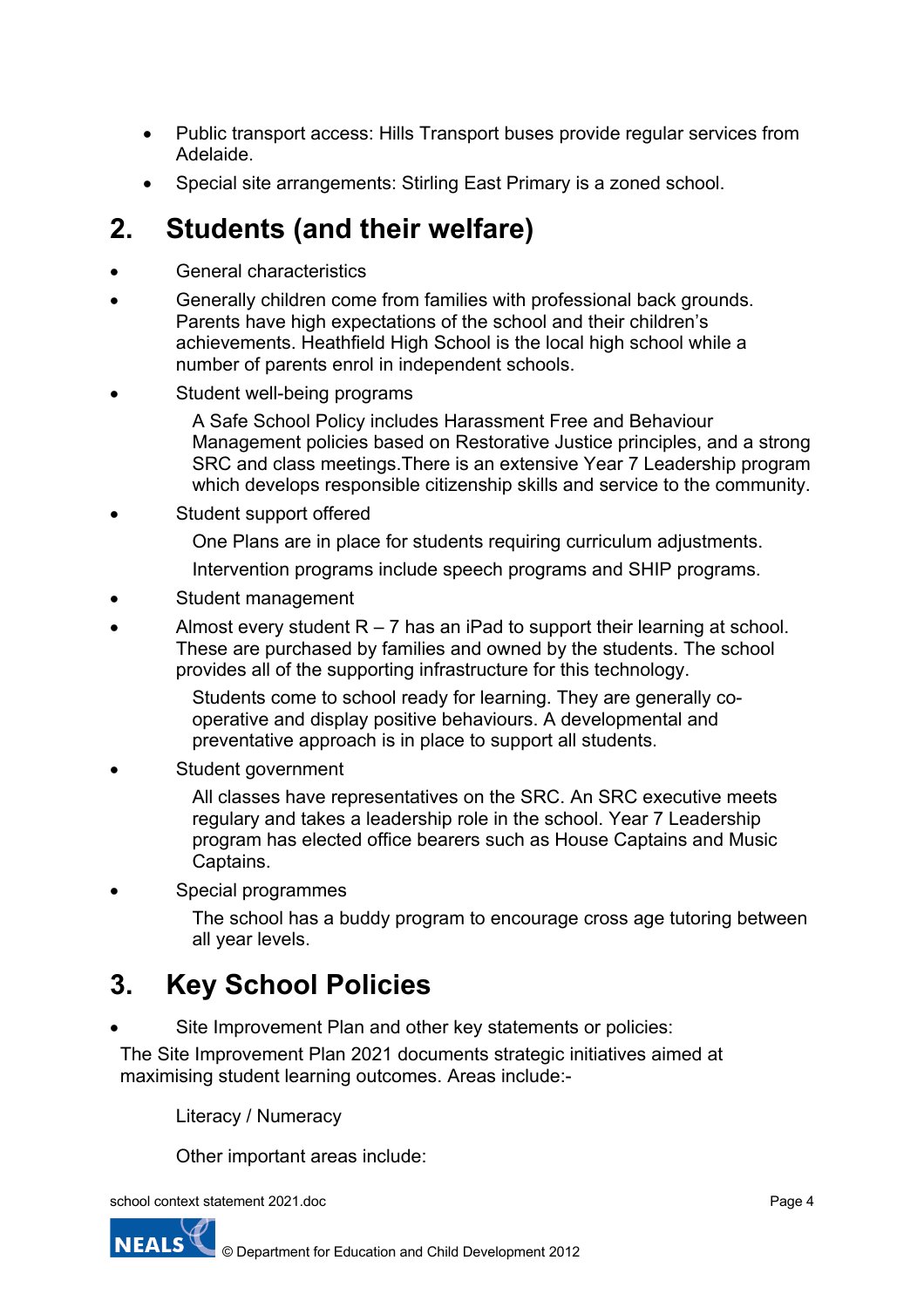STEM / 21<sup>st</sup> Century Learning / ICT

Policy Development

- Recent key outcomes:
- The school was Externally Reviewed in 2019. Key outcomes highlighted the engagement of student and staff with learning across the curriculum.
	- At Stirling East Primary School, the demonstrated growth in student achievement is at or above what would be reasonably expected of a school in a similar context. Effective teaching is consistently practiced and actively engages and challenges all students. There is a coherent and engaging curriculum for students using the Australian Curriculum.
	- The principal will work with the education director to implement the following directions:
		- o Direction 1 Use evidence of student learning to engage teachers in rigorous professional conversations regarding the impact of their practices on student learning, both in teams and in performance and development meetings.
		- o Direction 2 Increase the explicit, consistent development of student metacognition about learning through agreed whole-school practices.
		- o Direction 3 Develop a whole-school staff commitment to and responsibility for the implementation of agreed practices that improve teaching and learning.

## **5. Sporting Activities**

• Sporting and Physical activities has a high profile at Stirling East . SAPASA is supported with many students and teams competing in interschool, district and State teams.The school has an Annual Sports Day and Swimming Carnival.

### **6. Other Co-Curricular Activities**

The school has Junior and Senior choirs, Beginner and Senior Bands, 2 orchestras and concerts are given throughout the year. 220 students participate in lessons provided by Private Provider Music teachers.

There are extensive programs including chess and coding. The school engages with a number of educational competitions and activities.

Students attend camps with Year 7 students attending a 4 day camp, usually in Canberra. In 2021 the camp was in the Flinders Ranges because of Covid19

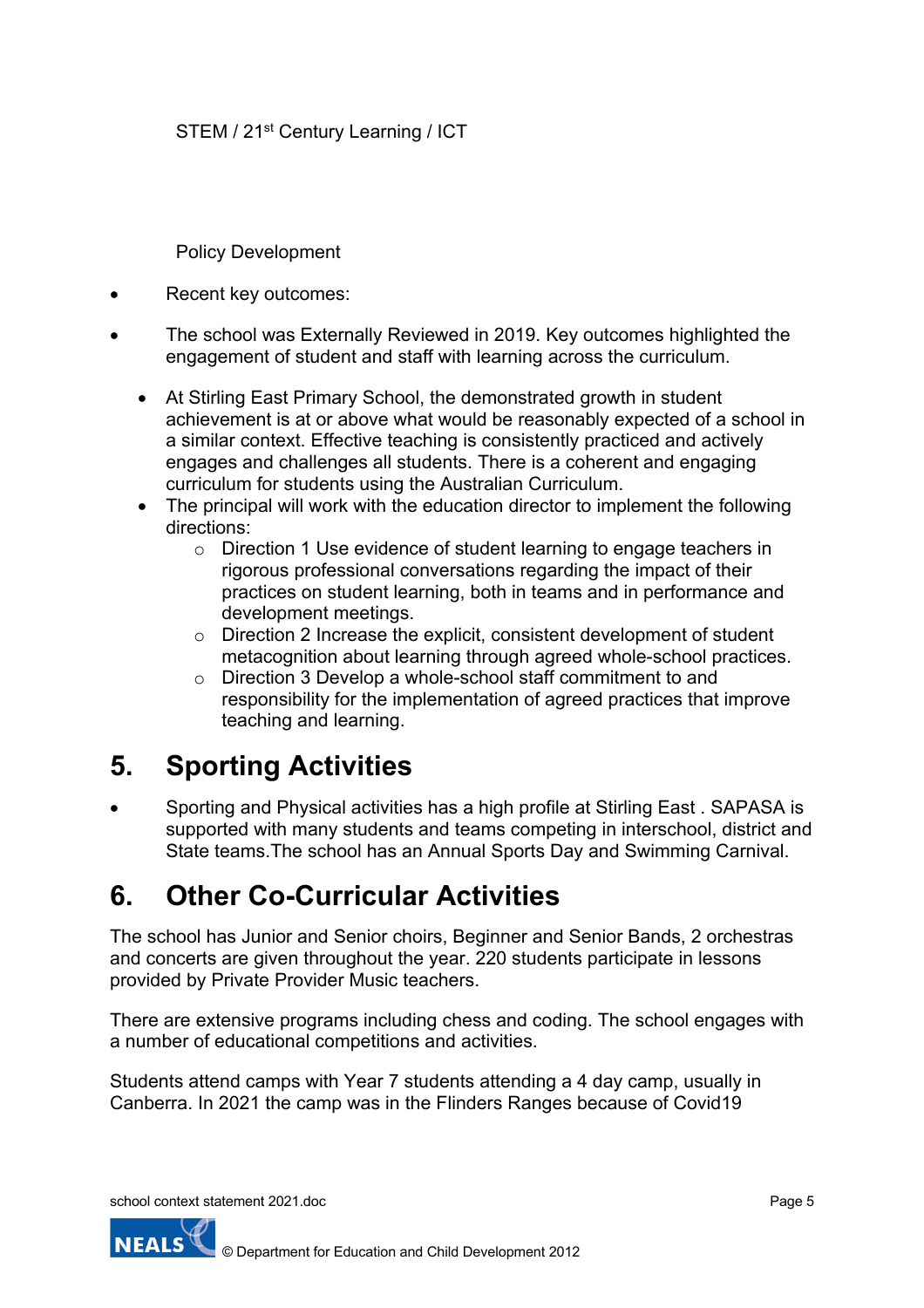# **7. Staff (and their welfare)**

Staff profile

Stirling East has a large teaching and non-teaching staff with a range of age groups and years of experience. There is limited turnover with most staff choosing to remain at the school. The majority of teachers are on Step 9.

- Staff support systems. All staff are members of significant Professional Learning Communities and Site improvement plan teams. PLCs meet every fortnight as a minimum. Staff work and plan cooperatively. There is a weekly staff meeting where the focus is on professional learning as a whole school. Staff are members of a Learning Team and a School Improvement Team.
- Performance Management

Staff performance development is based on the National Professional Standards for Teachers. Teachers are members of a PLC and observe and give feedback to other teachers. The Leadership Team provide written feedback to staff.

- Staff utilisation policies 0.6 Staff member supports NEP and IEP students. SSO's provide a range of in class support.
- Access to special staff

There are agreed processes to access DECD and outside agencies providing support.

## **9. School Facilities**

• Buildings and grounds

The school has undergone a major redevelopment in the last 16 years. There is a Gym and tennis courts and Governing Council are overseeing the development of all play areas.

All buildings are air conditioned.

- Student facilities
	- A Canteen and Library is available for student use.
- **Staff facilities** 
	- All staff has access to a Teacher Prep. Room with tea and coffee facilities.
- Access for students and staff with disabilities
	- The school is set on a hilly site, however most areas are accessible.
- Access to bus transport

There are no school buses. Private bus companies are used for excursions.